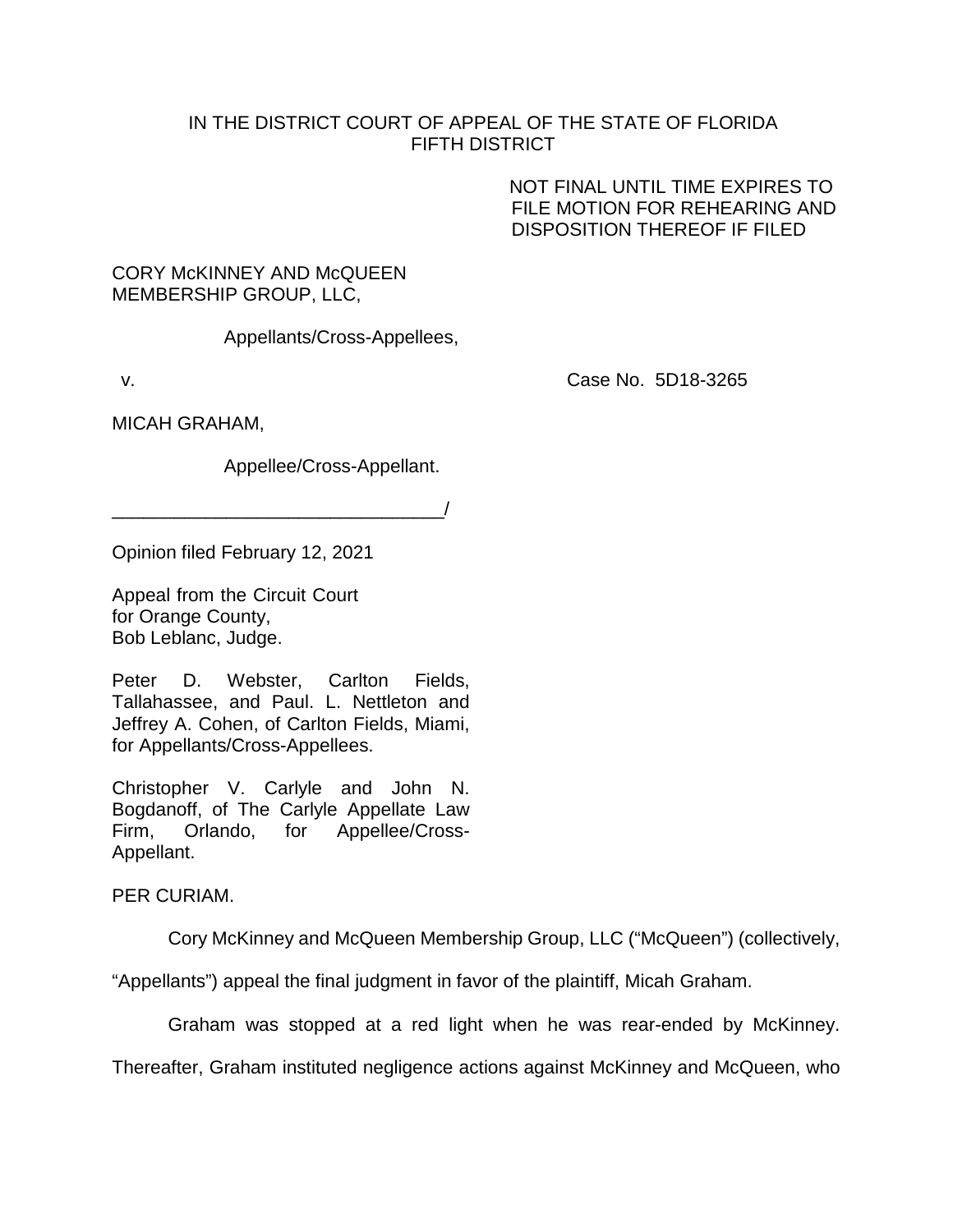was the entity that owned the vehicle. Because McKinney was intoxicated at the time of the accident, Graham sought punitive damages against him.

Before trial, Appellants stipulated that McKinney was liable for causing the accident and that McQueen was vicariously liable.<sup>[1](#page-1-0)</sup> McKinney agreed that if the jury awarded compensatory damages to Graham, Graham would be entitled to punitive damages. Appellants then moved to bifurcate the trial and exclude evidence of McKinney's intoxication during the compensatory damages phase of the trial, at which the jury would determine whether the accident caused Graham's injuries and, if so, the extent of those injuries.

The trial court agreed to bifurcate the trial but declined to exclude evidence of intoxication in the compensatory phase. Graham seized upon that opportunity, addressing McKinney's intoxication in both his opening statement and closing argument, and presenting evidence on that issue. While eager to present such argument and evidence, Graham paradoxically informed the jury that such information was irrelevant to their determination of compensatory damages. In addition, the trial court instructed the jury that McKinney was impaired and provided his blood alcohol level, which was substantially higher than the legal limit.

During trial, Graham presented several medical experts, including Dr. Sean Mahan and Dr. Robert Massan. Appellants sought to cross-examine Dr. Mahan on his alleged personal friendship with Graham's counsel, but the trial court limited such inquiry to

<span id="page-1-0"></span><sup>&</sup>lt;sup>1</sup> Appellants also withdrew claims of comparative and contributory negligence.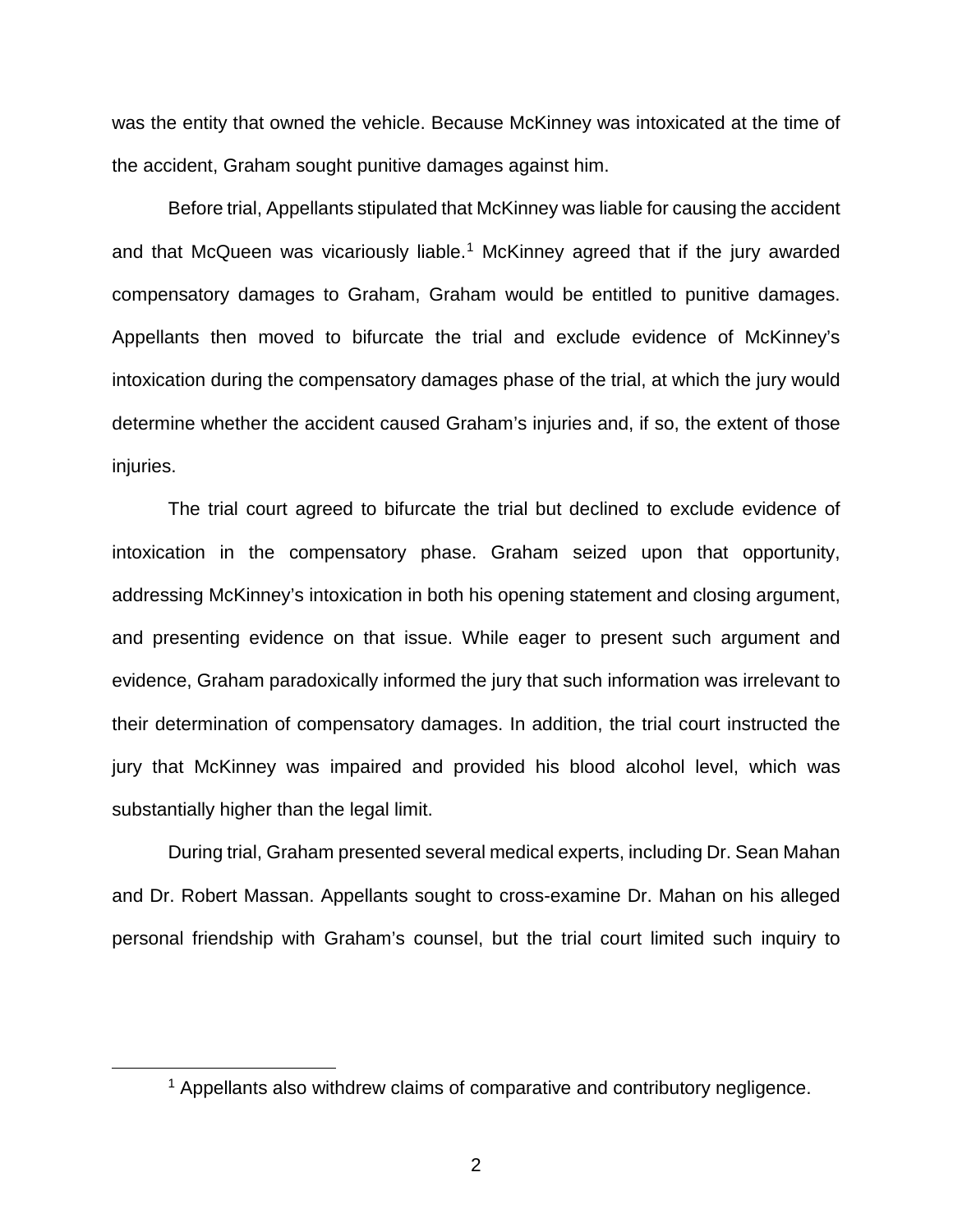whether the two were personal friends and how long their relationship had existed.<sup>[2](#page-2-0)</sup> Similarly, Appellants sought to read portions of Dr. Massan's deposition to the jury, where he refused to answer questions related to his relationship with Graham's counsel. The trial court's rationale for denying Appellants' request was that their designations for the deposition were untimely, despite Graham having filed his initial designations the day before trial.

The jury found that McKinney's admitted negligence caused Graham's injuries and awarded \$2,630,226.91 in compensatory damages. At Graham's request, and despite Appellants' earlier concession, the trial court submitted the question of Graham's entitlement to punitive damages to the jury. That question was answered in the affirmative. The trial court then conducted the second phase of trial to determine the amount of punitive damages, after which the jury rendered a verdict awarding Graham \$15,000.

On appeal, Appellants raise two issues. They allege error in the trial court's decision to allow the introduction of McKinney's intoxication despite the pre-trial concession as to both liability and punitive damages. Next, Appellants allege error in the trial court's limitation on their cross-examination of the two medical experts as to the extent of their relationship with Graham's counsel.

The Florida Supreme Court has determined that bifurcation is proper when both compensatory and punitive damages are at issue. W.R. Grace & Company-Conn. v. Waters, 638 So. 2d 502 (Fla. 1994). Grace was an asbestos case, and the primary issue

<span id="page-2-0"></span><sup>&</sup>lt;sup>2</sup> Proffered testimony indicated, among other things, that Dr. Mahan socialized with Graham's counsel and had been a groomsman in his wedding.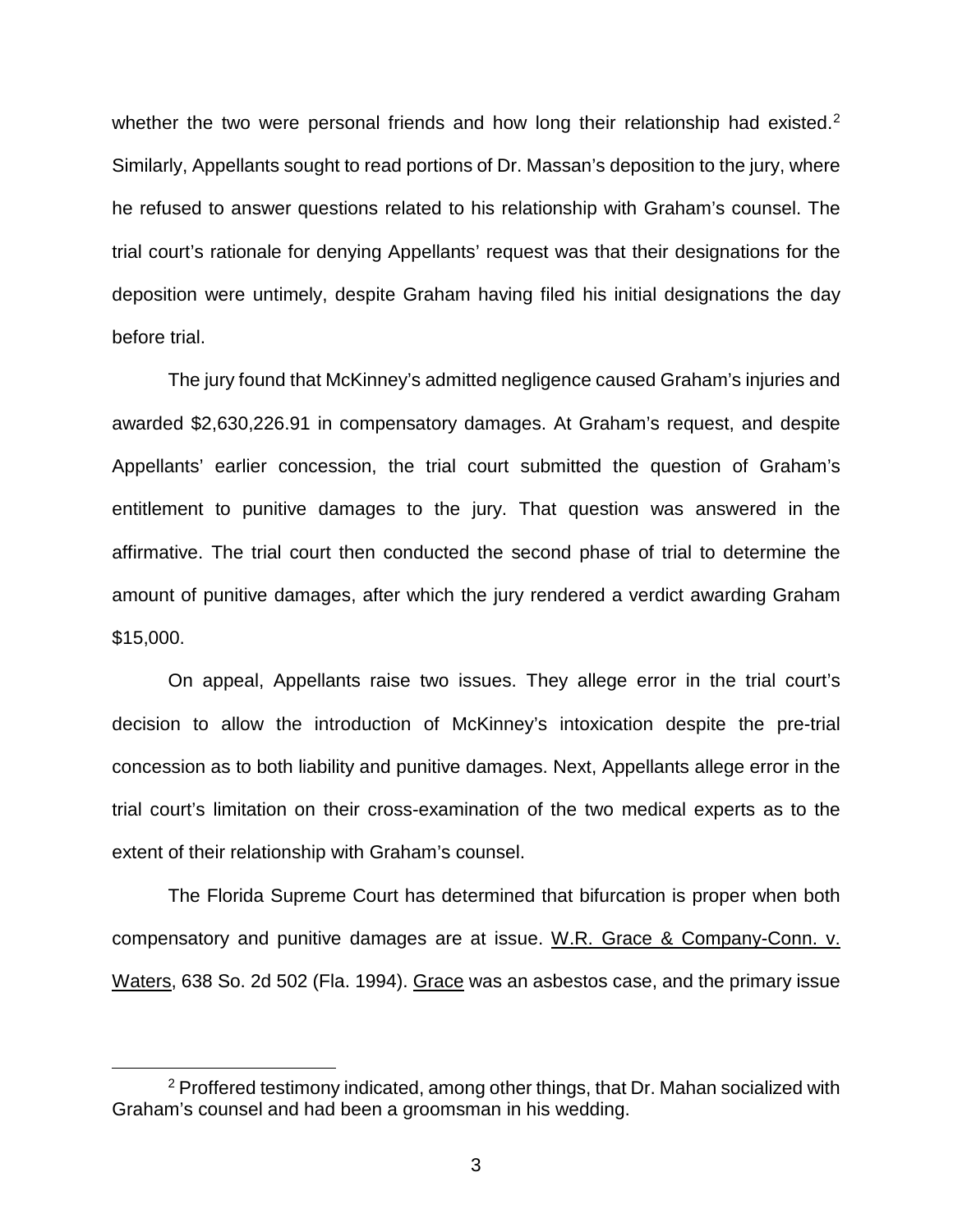involved the imposition of multiple punitive damage awards in the mass tort litigation context. 638 So. 2d at 504. Secondarily, the court developed a procedure to be used in such cases. Id. at 506. Under the described procedure, the jury, in the first phase, should hear evidence related to liability for actual damages, the amount of actual damages, and liability for punitive damages. Id. In the second phase, the same jury should hear evidence as to the amount of punitive damages. Id. The court reasoned that without the dual phases, defendants would be prejudiced because the plaintiff could present evidence of the defendant's net worth when liability for punitive damages had not yet been determined. Id. Grace neither contemplated nor addressed the circumstances presented in the instant case where the defense stipulates to both negligence and liability to punitive damages.

The issue of the introduction of evidence of intoxication despite its pretrial concession has been addressed in recent years by a number of courts. In Swanson v. Robles, 128 So. 3d 915 (Fla. 2d DCA 2013), the trial court allowed the plaintiff to introduce evidence of Swanson's drug use in the compensatory phase of the trial when liability for compensatory and punitive damages had been conceded. Similar to the instant case, the action arose out of an automobile accident. The Second District reversed, holding: "When a defendant admits liability in an automobile negligence case and the only remaining issue is the amount of compensatory damages, evidence regarding the defendant's sobriety should not be admitted into evidence." Swanson, 128 So. 3d at 917 (citations omitted). The Swanson court noted that "[t]here was no reason to admit evidence of his drug use in a bifurcated first phase other than to inflame the jury and increase the compensatory damages verdict." Id. at 918–19.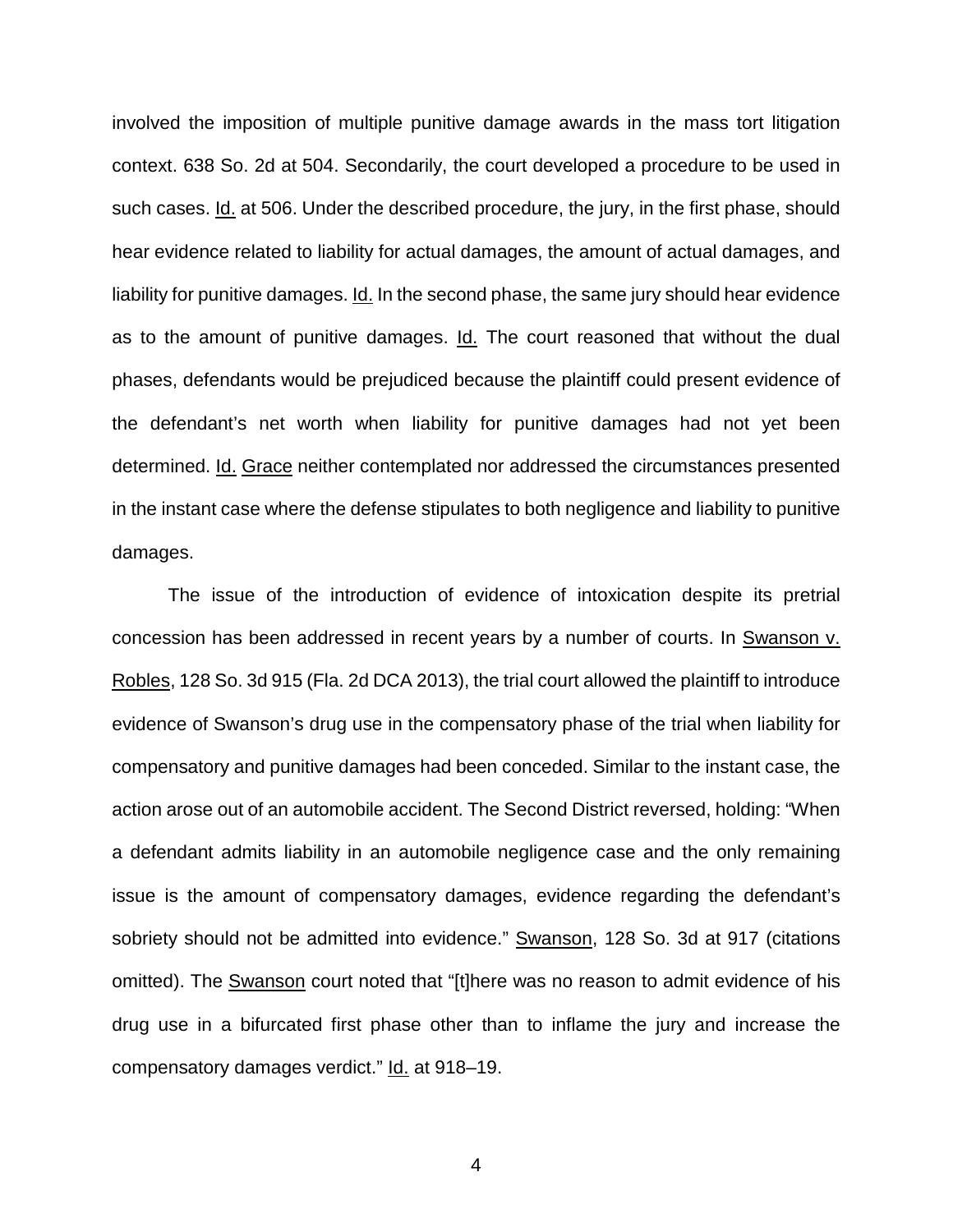This issue was again addressed in GEICO General Insurance Co. v. Dixon, 209 So. 3d 77 (Fla. 3d DCA 2017). Before trial, GEICO and the uninsured motorist admitted liability, and the trial court ordered that the plaintiff was entitled to recover an award of punitive damages in an amount to be determined in the second phase of the proceedings. Dixon, 209 So. 3d at 79. As in the instant case, the trial court in Dixon informed the jury at the outset of the compensatory phase that the motorist had been driving under the influence at the time of the accident, and the plaintiff presented evidence of the motorist's intoxication. Id. at 79. The Third District ruled that "[i]n an automobile negligence case, when the defendant admits liability regarding the cause of the accident, evidence of the defendant's sobriety is irrelevant and prejudicial." Id. at 81 (citing Swanson, 128 So. 3d at 917–18; other citations omitted). As a result, it found that the trial court abused its discretion in allowing evidence of the motorist's intoxication and ordered a new trial on compensatory damages. Id.

The closest this Court has come to addressing this issue was in St. Paul Mercury Insurance Co. v. Coucher, 837 So. 2d 483 (Fla. 5th DCA 2002). Both St. Paul and the underinsured driver of the vehicle admitted that the driver caused the car accident while intoxicated, and the driver conceded the plaintiff's entitlement to punitive damages. Coucher, 837 So. 2d at 485. St. Paul sought to prohibit any evidence of the driver's intoxication, arguing that such evidence would be prejudicial and lead to an excessive compensatory damages award. Id. That request was denied, and in its statement of the case, the trial court informed the jury that St. Paul and the driver had admitted liability and that the driver was intoxicated at the time of the accident. Id. After the first witness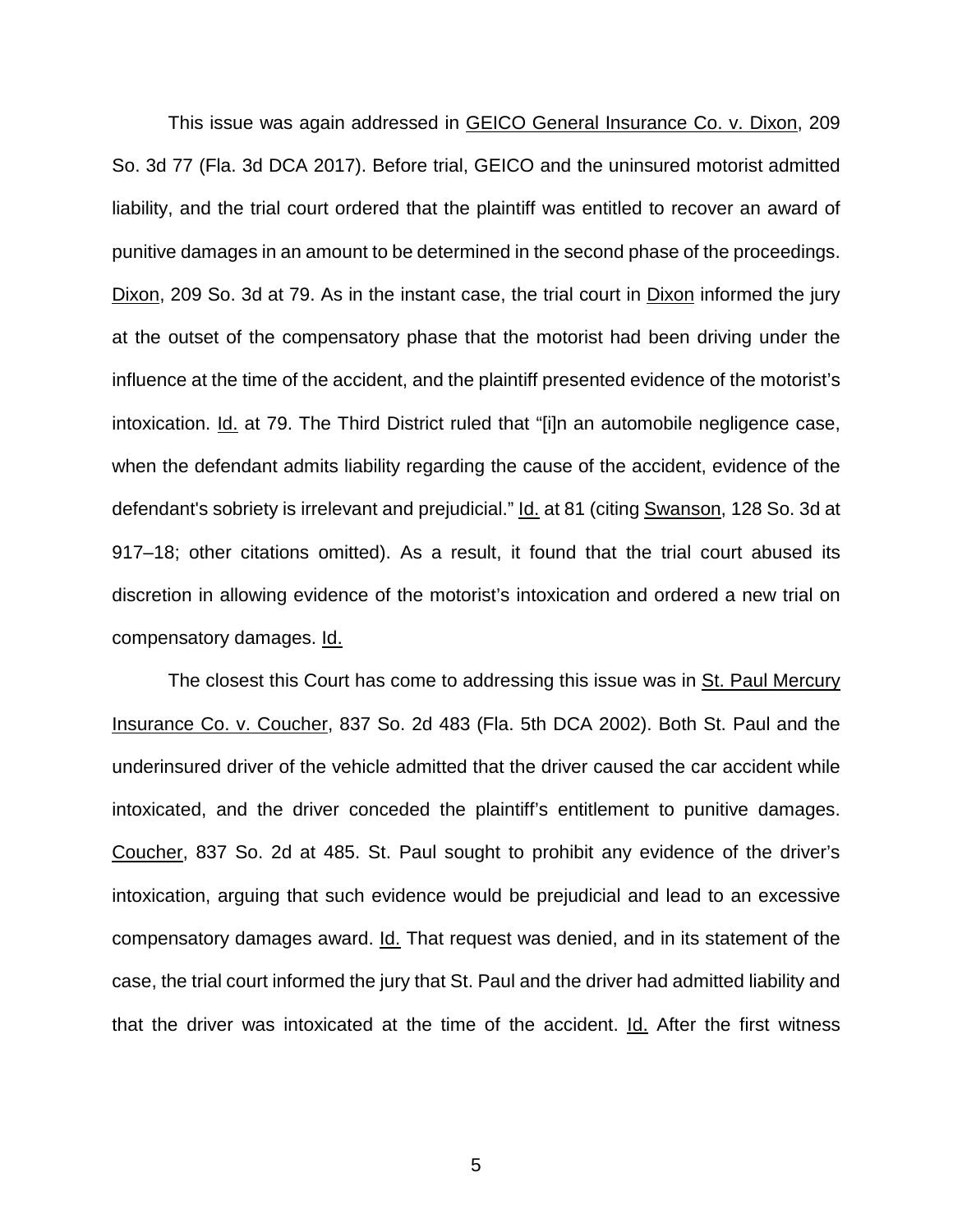testified, the amount of punitive damages was settled. Id. No evidence of intoxication was presented nor was there any mention of intoxication thereafter. Id. at 485–86.

While much of the Coucher opinion revolved around the pleading of affirmative defenses, this Court went on to address whether the trial court had abused its discretion in denying St. Paul's motion to bifurcate the compensatory and punitive damage claims. Id. at 488. St. Paul had requested that the compensatory and punitive damage claims be heard by two different juries. Id. The Coucher court, relying upon Grace, affirmed the trial court's ruling, stating:

> The trial court followed the bifurcation protocol established by the Florida Supreme Court in [Grace]. In Grace*,* the supreme court held that when there is a claim for punitive damages in a negligence action, the jury should hear evidence on negligence, compensatory damages, and liability for punitive damages in phase one, and then the same jury should determine the amount of punitive damages in phase two. Bifurcating in this manner will always result in a jury being questioned about, and hearing evidence of, alleged willful and wanton conduct in the same phase of the trial in which the jury is required to assess compensatory damages.

Id.

We find Coucher distinguishable. While the trial court advised the jury of the driver's intoxication as a part of its statement of the case, importantly, no evidence or mention of intoxication was made during the course of the trial.<sup>[3](#page-5-0)</sup> Although we acknowledge the language in Coucher is broad enough to encompass the issue presented in the instant case, that language is dicta. Notably, neither the Second District in Swanson, nor the Third District in Dixon, felt it necessary to either cite to, distinguish, or certify conflict with Coucher. To the extent Coucher is read to allow the presentation of

<span id="page-5-0"></span><sup>&</sup>lt;sup>3</sup> Additionally, juries are instructed to decide the case solely on the evidence presented during the course of the trial. See Fla. Std. Jury Instr. (Civ.) 201.2.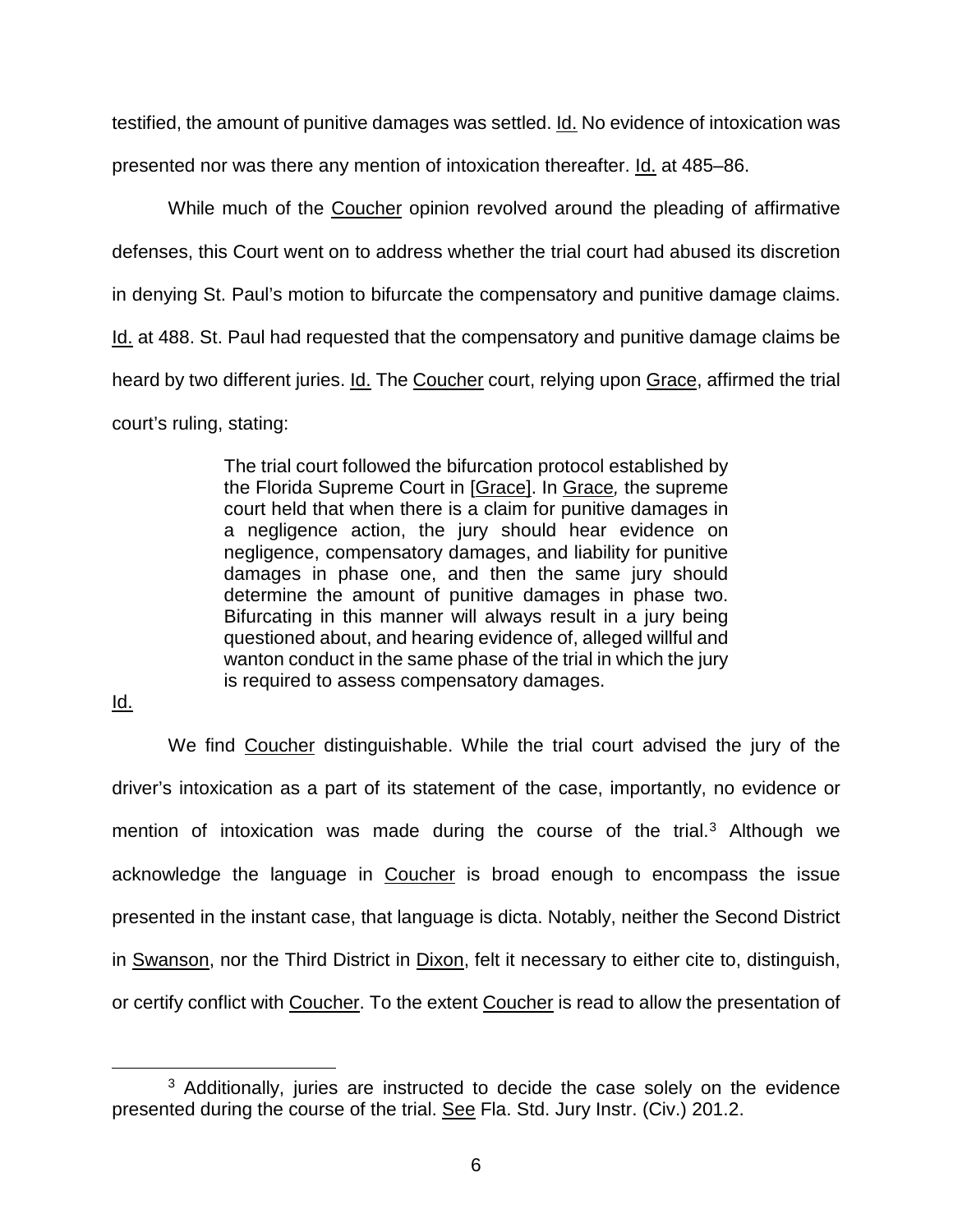intoxication evidence in the compensatory phase of a bifurcated trial when liability and entitlement to punitive damages are conceded, it is of no precedential value.<sup>[4](#page-6-0)</sup> We align ourselves with the Second and Third District Courts of Appeal in holding that under such circumstances, it is an abuse of discretion to allow such evidence.

The lack of relevancy and the substantial prejudicial impact of such evidence was not lost on Graham. While wasting no opportunity to put McKinney's intoxication before the jury, Graham was sure to then explain why, as jurors, they should ignore that evidence when deciding compensatory damages. One of the first references was during voir dire:

> So let's say, for example, a truck carrying a very valuable vase was in that truck. And as a result of being rear-ended, that vase either broke or it did not break. But if it broke, the compensation to replace that vase is not made more valuable just because of the reason why the person was rear-ended.

> So you're not to consider the conduct as to why the accident happened in determining, what is the value of this broken vase? [sic]

. . . .

However, Graham did not stop there; he revisited the theme throughout the compensatory phase of the trial, starting with the very first portion of his opening statement through virtually the last argument made to the jury. Those repeated references clearly evince an intentional strategy on behalf of Graham. Such strategy is precisely why courts have excluded intoxication evidence until the jury is called upon to consider such conduct in assessing the amount of punitive damages.

<span id="page-6-0"></span><sup>&</sup>lt;sup>4</sup> See State ex rel. Biscayne Kennel Club v. Bd. of Bus. Reg., 276 So. 2d 823, 826 (Fla. 1973) (recognizing that statement in district court of appeal opinion that was not essential to opinion is obiter dictum and without force as precedent).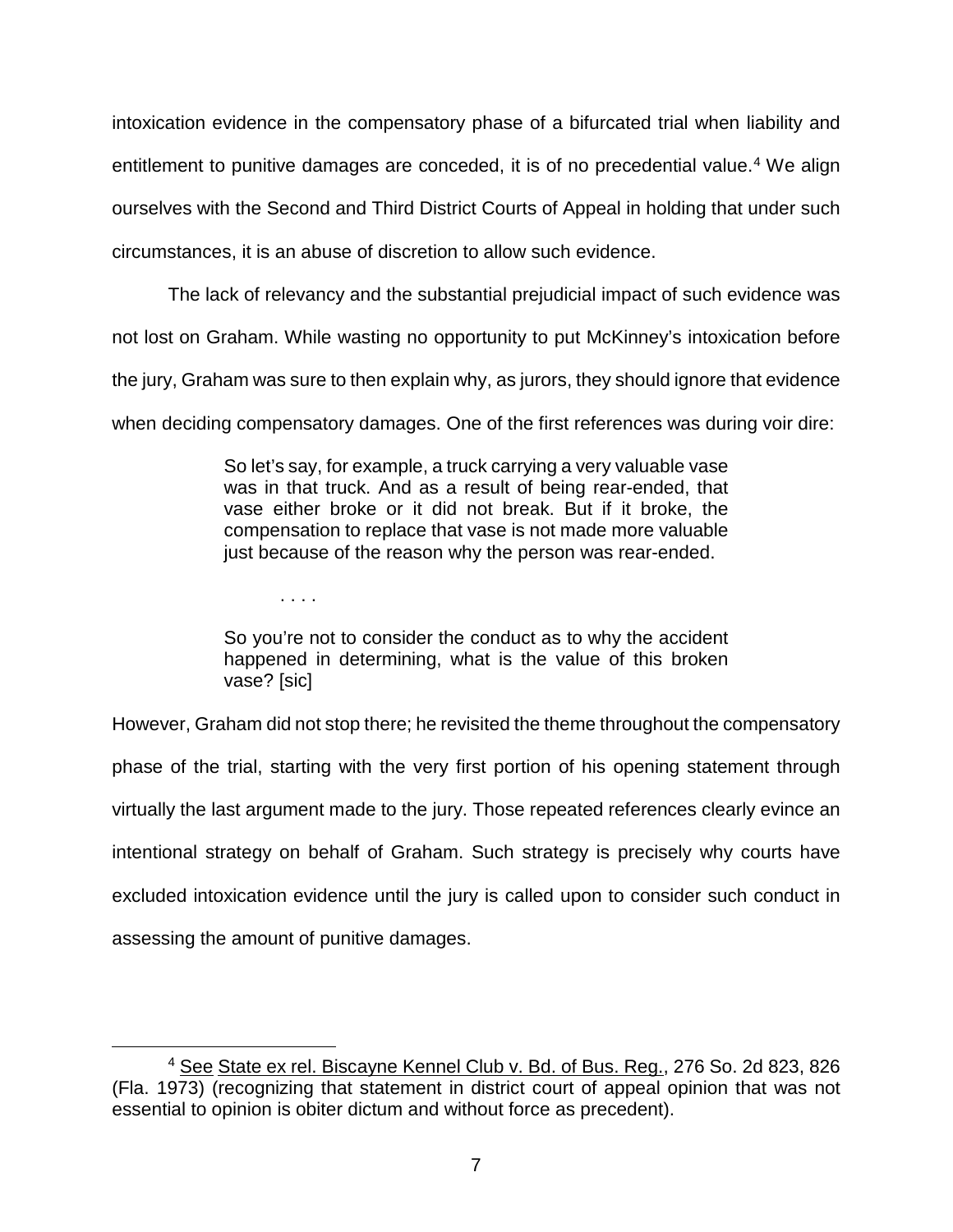Accordingly, we find the trial court erred in allowing presentation of McKinney's intoxication and remand for a new trial. Because we are ordering a new trial, since it is likely to recur, we find it appropriate to address the trial court's limitation on the crossexamination of Graham's medical experts.

The trial court did not allow the presentation of answers given by Dr. Massan during deposition because of an untimely counter-designation of those portions of the deposition testimony. However, the reason for the untimely designation was that Graham waited until the day before trial to make his initial designations of Dr. Massan's deposition. The defense made its counter-designations immediately thereafter, and despite the trial court acknowledging that Graham's delay placed the defense at a disadvantage, it denied the opportunity to allow presentation of the additional portions of the deposition. We find that the defense should be allowed to do so on retrial.

Likewise, the defense should be allowed to inquire into the extent of the relationship between Dr. Mahan and Graham's counsel. If counsel elects to retain personal friends as experts, that relationship is relevant to issues of bias. See Philip Morris USA, Inc. v. Chadwell, 36 So. 3d 174 (Fla. 3d DCA 2020) (recognizing that counsel has wide latitude in cross-examining adverse witness to show bias).

REVERSED; REMANDED FOR NEW TRIAL.

LAMBERT and HARRIS, JJ, concur. COHEN, J., concurs specially, with opinion.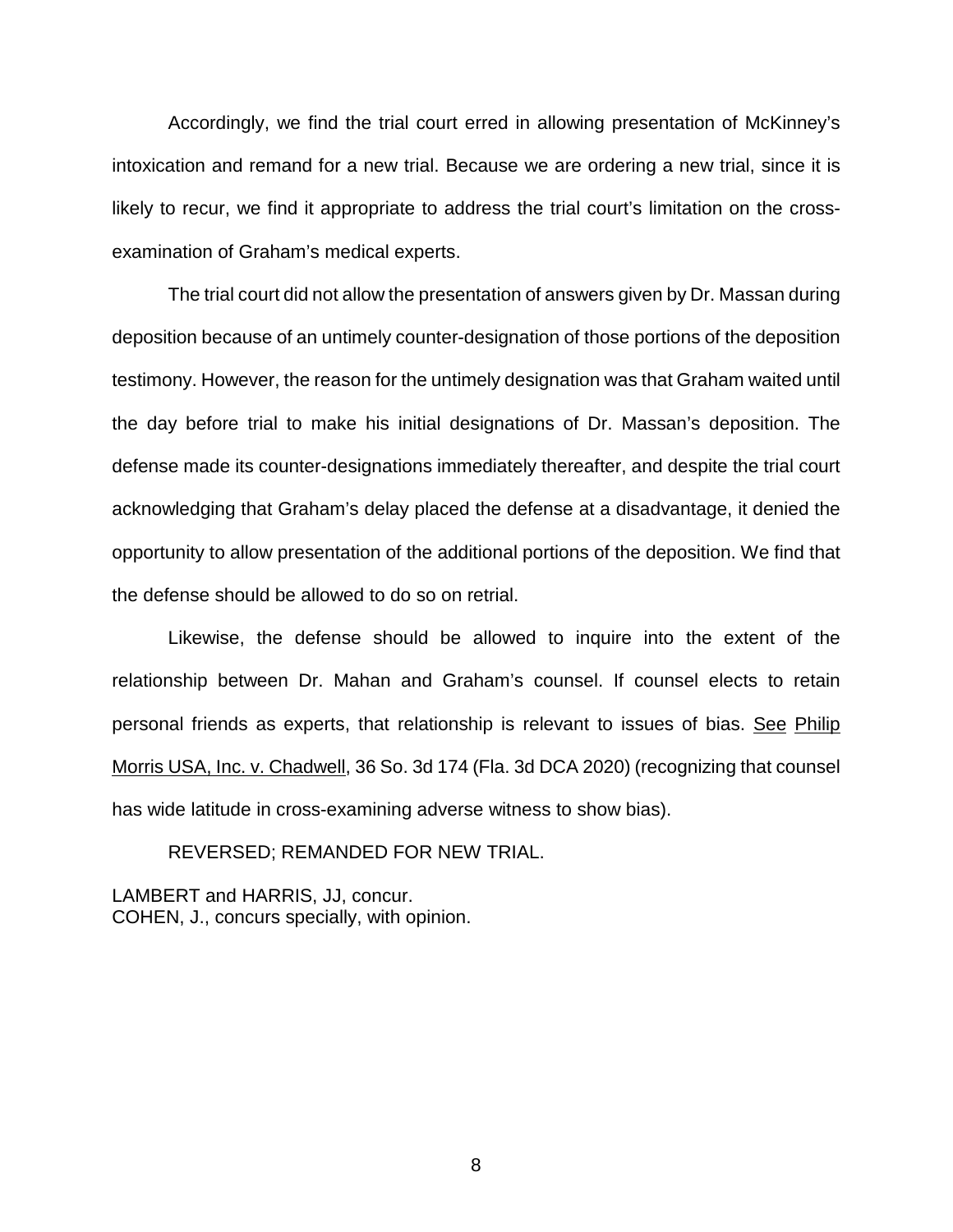COHEN, J., concurring specially.

I fully concur in the majority opinion and write to suggest that despite the decisions in Swanson, Dixon, and this case, the same issue of prejudice potentially remains and, in many cases, will not be eliminated under the current process of bifurcation. As long as the compensatory and punitive damage claims are tried before the same jury, the issue of intoxication will potentially be broached during voir dire to ascertain prospective jurors' attitudes in relation to the award of punitive damages. The same strategies utilized during this trial will be used to ensure the prospective jurors are well aware of the issue. By the conclusion of voir dire, most, if not all, of the jurors will no doubt assume that the defendant driver was impaired at the time of the accident. While, as the majority notes, jurors are instructed to decide the case based only upon the evidence received during the course of the trial, there is no way to ensure that occurs.

In my view, this difficulty is the result of applying Grace, a mass tort case, to cases arising out of negligent automobile accidents. Grace was a manufacturer of asbestoscontaining products and was sued by Waters and his wife, alleging that its product caused him to suffer from pulmonary asbestosis. Grace, 638 So. 2d at 503. The primary issue in the appeal before the supreme court was whether Grace could be subject to punitive damages when such damages had been previously awarded for the same course of conduct.[5](#page-8-0) Id. at 503. Additionally, Grace challenged the imposition of punitive damages on constitutional grounds. Id. at 505. The court declined to reach the latter issue because

<span id="page-8-0"></span><sup>&</sup>lt;sup>5</sup> Grace claimed to have stopped manufacturing asbestos-based products over twenty years earlier.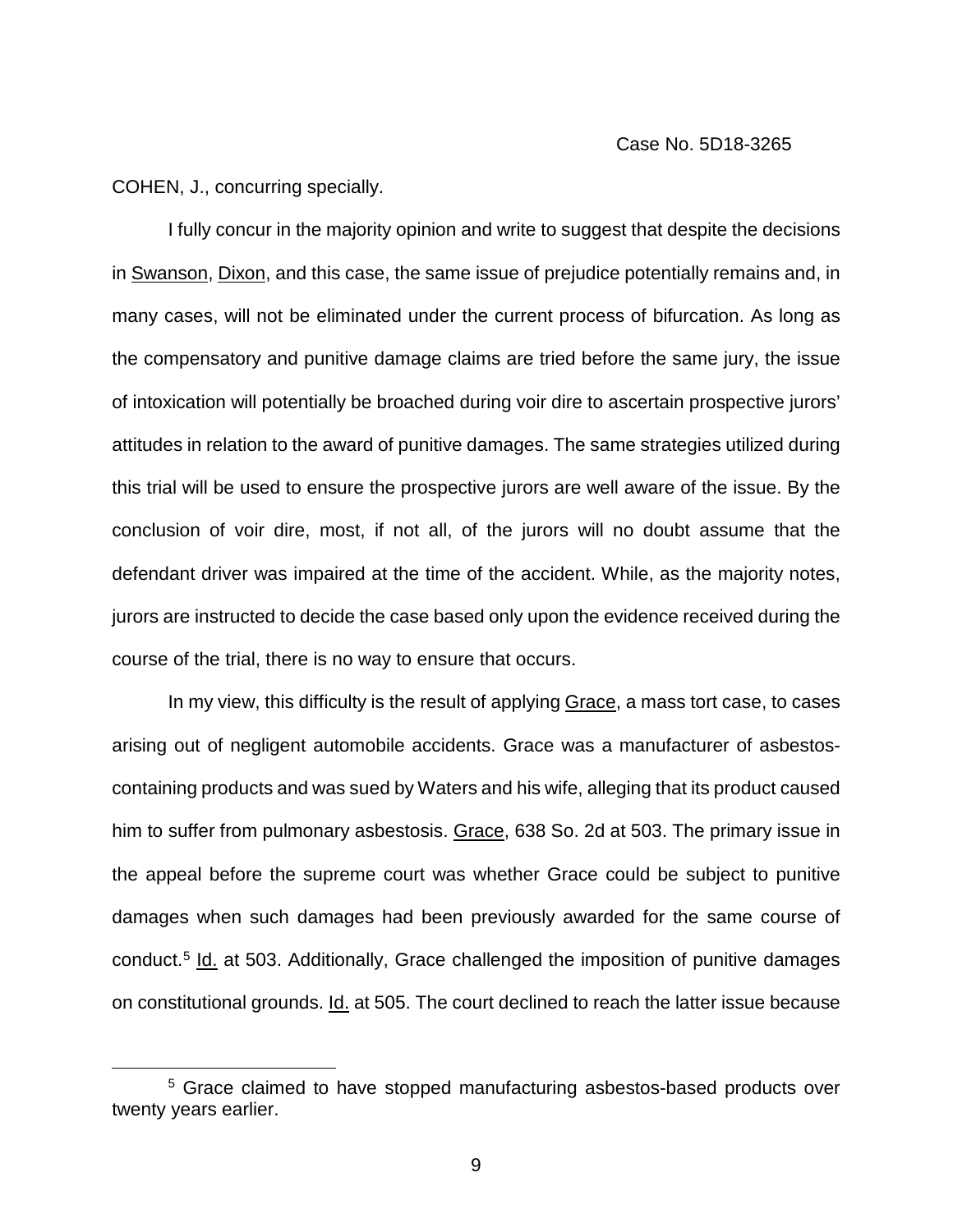the claim for punitive damages had been struck before trial, and thus no award was entered. Id. at 505–06.

The supreme court did address whether the jury could be informed of the defendant's net worth or that punitive damages had been awarded in prior cases. Id. The intermediate appellate court suggested that Grace could use the fact that it had previously been assessed punitive damages as mitigation before the jury, although the supreme court believed that doing so would actually prejudice Grace. Id. at 506. Recognizing that the then-standard procedure placed defendants like Grace at a disadvantage, the court announced a new procedure to be followed in such cases, which bifurcated the amount of punitive damages from the remaining issues at trial. Id. While the lawyers could still inquire about a juror's view on the award of punitive damages, discussion of such prejudicial topics like net worth and prior awards of punitive damages would be inappropriate. Id. Cases are not intended to be tried during voir dire.

The dissent in Coucher made a persuasive argument that Grace did not control because "it dealt with bifurcation of the determination of punitive damages from the remaining issues at trial where only the defendant wrongdoer was sued." Coucher, 837 So. 2d at 490 (Cobb, J., dissenting). Grace was not intended for and simply does not work in the instant case. The underlying goal in Grace was to eliminate, not countenance, the interjection of prejudicial evidence and issues into the trial of a compensatory damages claim.

There are two potential ways to avoid interjecting the issue of a defendant's intoxication into the compensatory phase when liability and entitlement to punitive damages have been conceded. Either the parties agree not to interject the issue of the